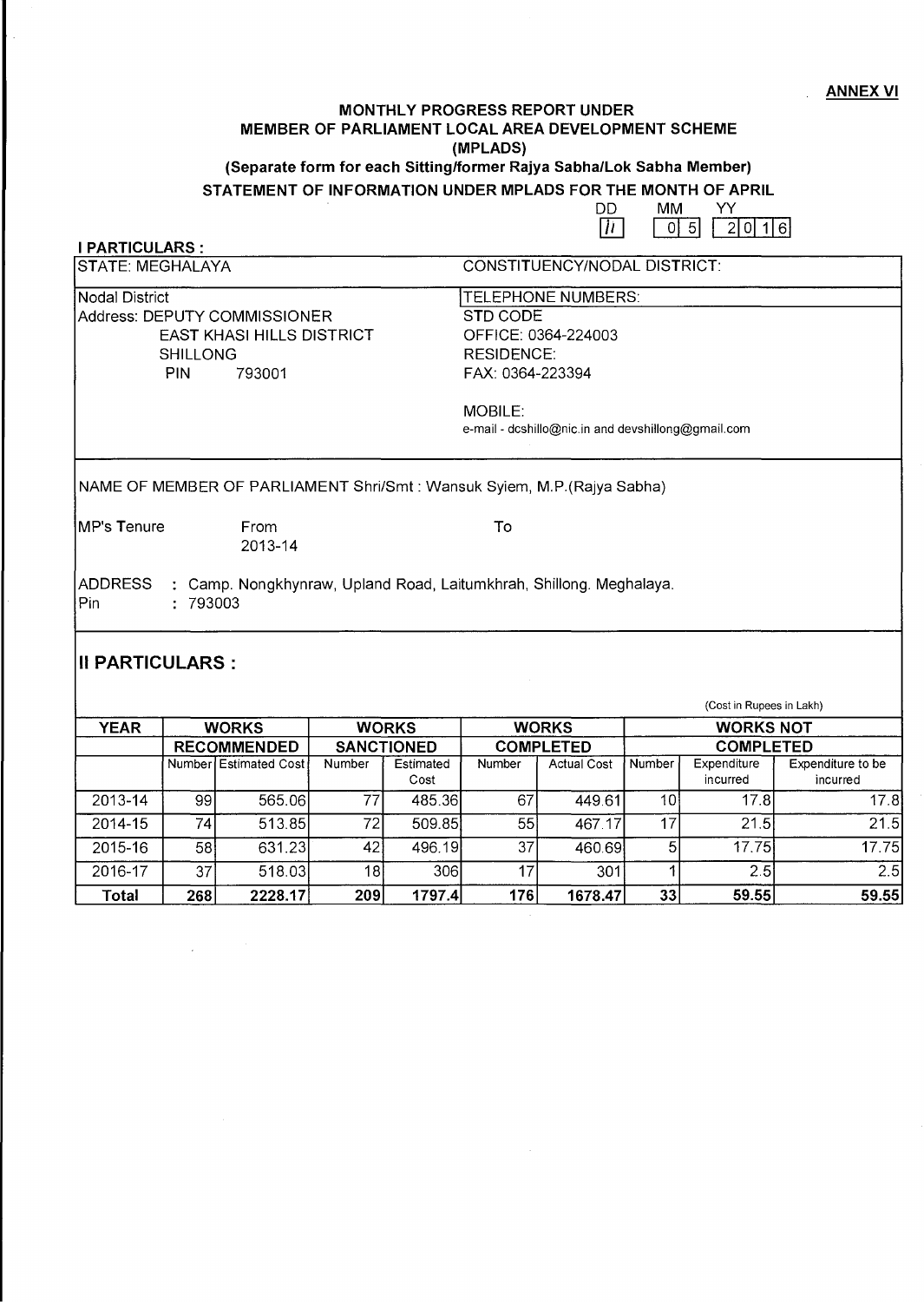## **III. FUNDS RECEIVED AND UTILIZED**

|                                                                                                  | (Rs. In Lakh)                                                   |                                                      |                     |              |         |                       |                |              |
|--------------------------------------------------------------------------------------------------|-----------------------------------------------------------------|------------------------------------------------------|---------------------|--------------|---------|-----------------------|----------------|--------------|
| <b>YEAR</b>                                                                                      | <b>TOTAL</b><br><b>FUNDS</b><br><b>INTEREST</b><br><b>FUNDS</b> |                                                      |                     |              |         | <b>FUNDS UTILISED</b> | <b>BALANCE</b> |              |
|                                                                                                  | <b>RECEIVED</b>                                                 | <b>ACCRUED</b>                                       | <b>RECEIVED</b>     | <b>FUNDS</b> | SC & ST | Other                 | Total          | <b>FUNDS</b> |
|                                                                                                  | <b>FROM GOI</b>                                                 |                                                      | ON                  |              | area    |                       |                |              |
|                                                                                                  |                                                                 |                                                      | <b>DISTRIBUTION</b> |              |         |                       |                |              |
| 2013-2014                                                                                        | 500                                                             | 5.11                                                 |                     | 505.11       | 437.41  | 30 <sup>1</sup>       | 467.41         | 37.7         |
| 2014-2015                                                                                        | 500                                                             | 6.49                                                 |                     | 506.49       | 488.67  | $\mathbf 0$           | 488.67         | 17.82        |
| 2015-2016                                                                                        | 500                                                             | 7.46                                                 | $\Omega$            | 507.46       | 478.44  | $\Omega$              | 478.44         | 29.02        |
| 2016-2017                                                                                        |                                                                 |                                                      |                     |              |         |                       |                |              |
| <b>TOTAL</b>                                                                                     | 1500                                                            | 19.06                                                | 0                   | 1519.06      | 1404.52 | 30                    | 1434.52        | 84.54        |
| (a)                                                                                              |                                                                 | Funds received from the Government of India          |                     |              |         |                       |                | 1500         |
| $\overline{(b)}$                                                                                 |                                                                 | Amount of interest accrued on the funds              |                     |              |         | 19.06                 |                |              |
| (c)                                                                                              | Funds received on distribution                                  |                                                      |                     |              |         | 0                     |                |              |
| $\frac{d}{d}$<br>$\frac{d}{e}$<br>$\frac{d}{d}$                                                  | TOTAL (a+b+c)                                                   |                                                      |                     |              |         | 1519.06               |                |              |
|                                                                                                  | Total cost of works sanctioned                                  |                                                      |                     |              |         | 1797.4                |                |              |
|                                                                                                  |                                                                 | Total Unsanctioned Balance available with the        |                     |              |         |                       |                |              |
| Constituency (d - e)                                                                             |                                                                 |                                                      |                     |              |         |                       |                | $-278.34$    |
| (g)                                                                                              | Actual Expenditure incurred by the implementing Agencies        |                                                      |                     |              |         |                       |                | 1738.02      |
|                                                                                                  |                                                                 | Amount transerred to other MP's through distribution |                     |              |         |                       |                |              |
| $\frac{(g1)}{(g2)}$<br>$\frac{(h)}{(l)}$<br>$\frac{(j)}{(k)}$<br>Actual fund utilized $(g + g1)$ |                                                                 |                                                      |                     |              |         |                       |                | 1738.02      |
| Total funds available with the Constituency (d-g2)                                               |                                                                 |                                                      | $-218.96$           |              |         |                       |                |              |
| Funds required to completes the sanctioned works                                                 |                                                                 |                                                      | 0l                  |              |         |                       |                |              |
| Savings for Distribution to Successor MPs                                                        |                                                                 |                                                      |                     |              |         |                       |                |              |
| Number of works inspected by District Authority                                                  |                                                                 |                                                      |                     |              |         |                       |                |              |
| During the month                                                                                 |                                                                 |                                                      |                     |              |         |                       |                |              |
| (a)                                                                                              | 20                                                              |                                                      |                     |              |         |                       |                |              |
| (b)                                                                                              | 80%                                                             |                                                      |                     |              |         |                       |                |              |

 $\sim$